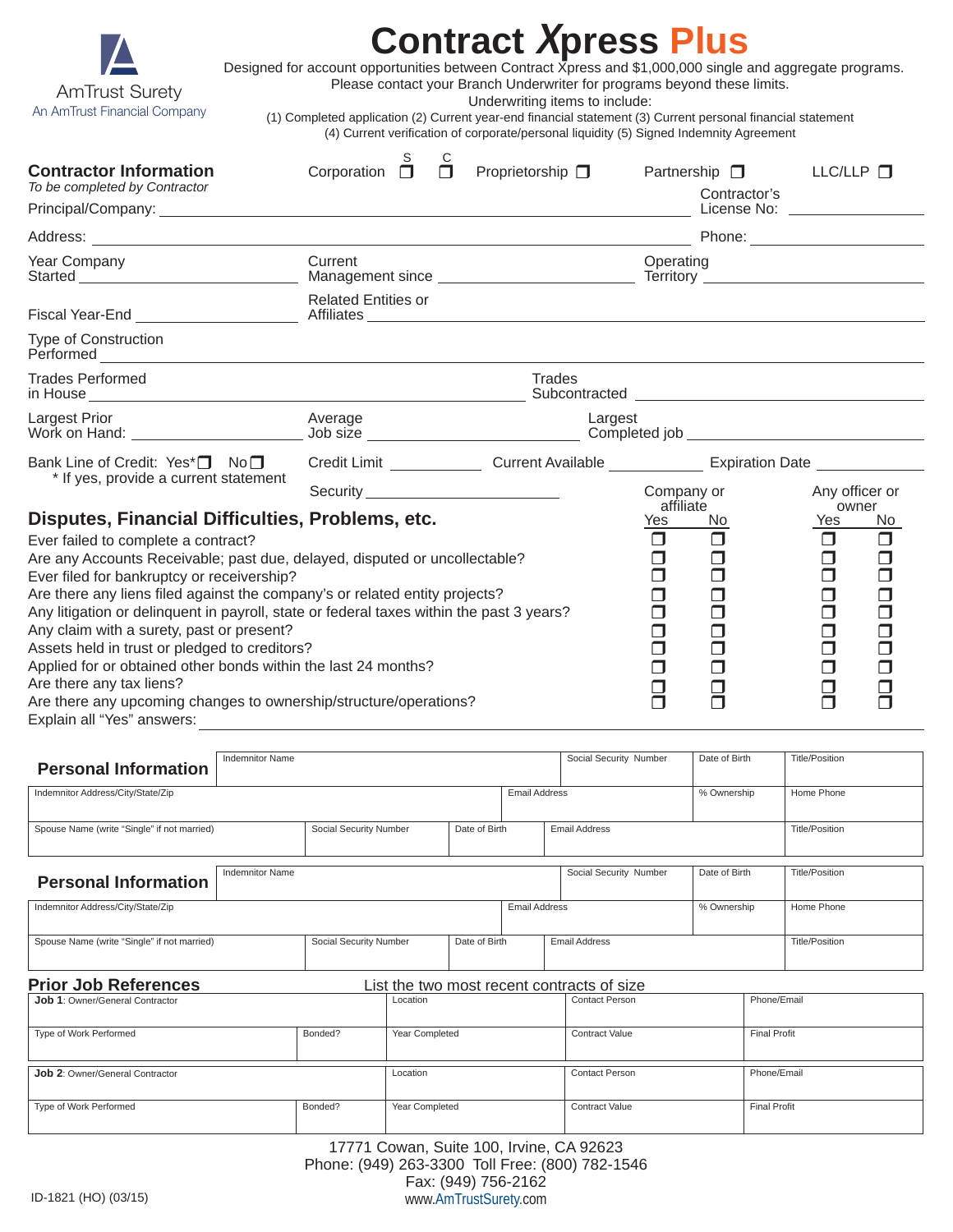# **Current Projects**

| Total Work on Hand:                                                                                                                                                                                                                                                                                                                                                                                                                                                                      |                                                                                                                                                                                                                                | Number of Jobs: ________________                       | Estimated Cost to Complete \$            |                        |             |                            |  |  |  |
|------------------------------------------------------------------------------------------------------------------------------------------------------------------------------------------------------------------------------------------------------------------------------------------------------------------------------------------------------------------------------------------------------------------------------------------------------------------------------------------|--------------------------------------------------------------------------------------------------------------------------------------------------------------------------------------------------------------------------------|--------------------------------------------------------|------------------------------------------|------------------------|-------------|----------------------------|--|--|--|
|                                                                                                                                                                                                                                                                                                                                                                                                                                                                                          |                                                                                                                                                                                                                                | List the two largest contracts currently in progress   |                                          |                        |             |                            |  |  |  |
| Job 1: Owner/General Contractor                                                                                                                                                                                                                                                                                                                                                                                                                                                          |                                                                                                                                                                                                                                | Location                                               | Contact Person                           |                        | Phone/Email |                            |  |  |  |
| Type of Work Performing                                                                                                                                                                                                                                                                                                                                                                                                                                                                  | Bonded?                                                                                                                                                                                                                        | Contract Value                                         | % Complete                               | <b>Completion Date</b> |             | Date of Last payment?      |  |  |  |
| Job 2: Owner/General Contractor                                                                                                                                                                                                                                                                                                                                                                                                                                                          |                                                                                                                                                                                                                                | Location                                               | <b>Contact Person</b>                    |                        | Phone/Email |                            |  |  |  |
| Type of Work Performing                                                                                                                                                                                                                                                                                                                                                                                                                                                                  | Bonded?                                                                                                                                                                                                                        | <b>Contract Value</b>                                  | % Complete                               | <b>Completion Date</b> |             | Date of Last Payment?      |  |  |  |
| <b>Job/Project Information</b>                                                                                                                                                                                                                                                                                                                                                                                                                                                           |                                                                                                                                                                                                                                |                                                        |                                          |                        |             |                            |  |  |  |
|                                                                                                                                                                                                                                                                                                                                                                                                                                                                                          |                                                                                                                                                                                                                                |                                                        |                                          |                        |             |                            |  |  |  |
|                                                                                                                                                                                                                                                                                                                                                                                                                                                                                          |                                                                                                                                                                                                                                |                                                        |                                          |                        |             |                            |  |  |  |
| Anticipated Start Date: <u>Conserve Community Completion: Completion: Completion: Community Community Community Community Community Community Community Community Community Community Community Community Community Community Co</u>                                                                                                                                                                                                                                                     |                                                                                                                                                                                                                                |                                                        |                                          |                        |             |                            |  |  |  |
| Obligee/Owner experience and the contract of the contract of the contract of the contract of the contract of the contract of the contract of the contract of the contract of the contract of the contract of the contract of t                                                                                                                                                                                                                                                           |                                                                                                                                                                                                                                |                                                        |                                          |                        |             |                            |  |  |  |
|                                                                                                                                                                                                                                                                                                                                                                                                                                                                                          |                                                                                                                                                                                                                                |                                                        |                                          |                        |             |                            |  |  |  |
| <b>Bid Results:</b>                                                                                                                                                                                                                                                                                                                                                                                                                                                                      |                                                                                                                                                                                                                                |                                                        | Required Bid Bond Amount or %: _________ |                        |             |                            |  |  |  |
| Name                                                                                                                                                                                                                                                                                                                                                                                                                                                                                     | Amount<br>Required Performance Bond Amount or %:                                                                                                                                                                               |                                                        |                                          |                        |             |                            |  |  |  |
| 1)<br><u> 1989 - Johann Barn, fransk politik (d. 1989)</u>                                                                                                                                                                                                                                                                                                                                                                                                                               | Required Payment Bond Amount or %:                                                                                                                                                                                             |                                                        |                                          |                        |             |                            |  |  |  |
| 2)<br><u> 1980 - Jan Samuel Barbara, político establecidad e a seu altres de la contradición de la contradición de la c</u>                                                                                                                                                                                                                                                                                                                                                              | Required Maintenance Bond Amount or %: _________                                                                                                                                                                               |                                                        |                                          |                        |             |                            |  |  |  |
| 3)<br><u> 1989 - Johann Barbara, martxa eta politikaria (h. 1908).</u>                                                                                                                                                                                                                                                                                                                                                                                                                   | Required Bond Forms: Network and Security and Security and Security and Security and Security and Security and Security and Security and Security and Security and Security and Security and Security and Security and Securit |                                                        |                                          |                        |             |                            |  |  |  |
| The Following statement must be signed by an owner or officer of the company for which bonding is being requested.<br>I acknowledge that all information is complete and correct and is given to induce the insurance company to execute surety bonds. I<br>understand that false information may constitute misrepresentation or fraud. I authorize you to investigate the credit, character, capacity<br>and capital of the company and its employees and owners for bonding purposes. |                                                                                                                                                                                                                                | Signature and Title X<br><u> Signature and Title X</u> |                                          |                        |             |                            |  |  |  |
|                                                                                                                                                                                                                                                                                                                                                                                                                                                                                          |                                                                                                                                                                                                                                | <b>Agency Information - Required</b>                   |                                          |                        |             |                            |  |  |  |
|                                                                                                                                                                                                                                                                                                                                                                                                                                                                                          |                                                                                                                                                                                                                                |                                                        |                                          |                        |             | Agency Code: _____________ |  |  |  |
|                                                                                                                                                                                                                                                                                                                                                                                                                                                                                          |                                                                                                                                                                                                                                |                                                        |                                          |                        |             |                            |  |  |  |
| <b>Agent's Recommendation:</b>                                                                                                                                                                                                                                                                                                                                                                                                                                                           |                                                                                                                                                                                                                                |                                                        |                                          |                        |             |                            |  |  |  |
| We are not familiar with this applicant<br>$\mathsf{L}$                                                                                                                                                                                                                                                                                                                                                                                                                                  |                                                                                                                                                                                                                                |                                                        |                                          |                        |             |                            |  |  |  |
| We are familiar with applicant and are aware of no adverse information<br>⊔                                                                                                                                                                                                                                                                                                                                                                                                              |                                                                                                                                                                                                                                |                                                        |                                          |                        |             |                            |  |  |  |
| We know applicant very well and offer our highest recommendation<br>ப                                                                                                                                                                                                                                                                                                                                                                                                                    |                                                                                                                                                                                                                                |                                                        |                                          |                        |             |                            |  |  |  |
| Additional policies written for applicant or owners? $\_\_\_\_\_\_\_\_\_$ All premium current? Yes $\Box$ No $\Box$                                                                                                                                                                                                                                                                                                                                                                      |                                                                                                                                                                                                                                |                                                        |                                          |                        |             |                            |  |  |  |
| Comments: <u>example and the comments of the community of the community of the community of the community of the community of the community of the community of the community of the community of the community of the community</u>                                                                                                                                                                                                                                                     |                                                                                                                                                                                                                                |                                                        |                                          |                        |             |                            |  |  |  |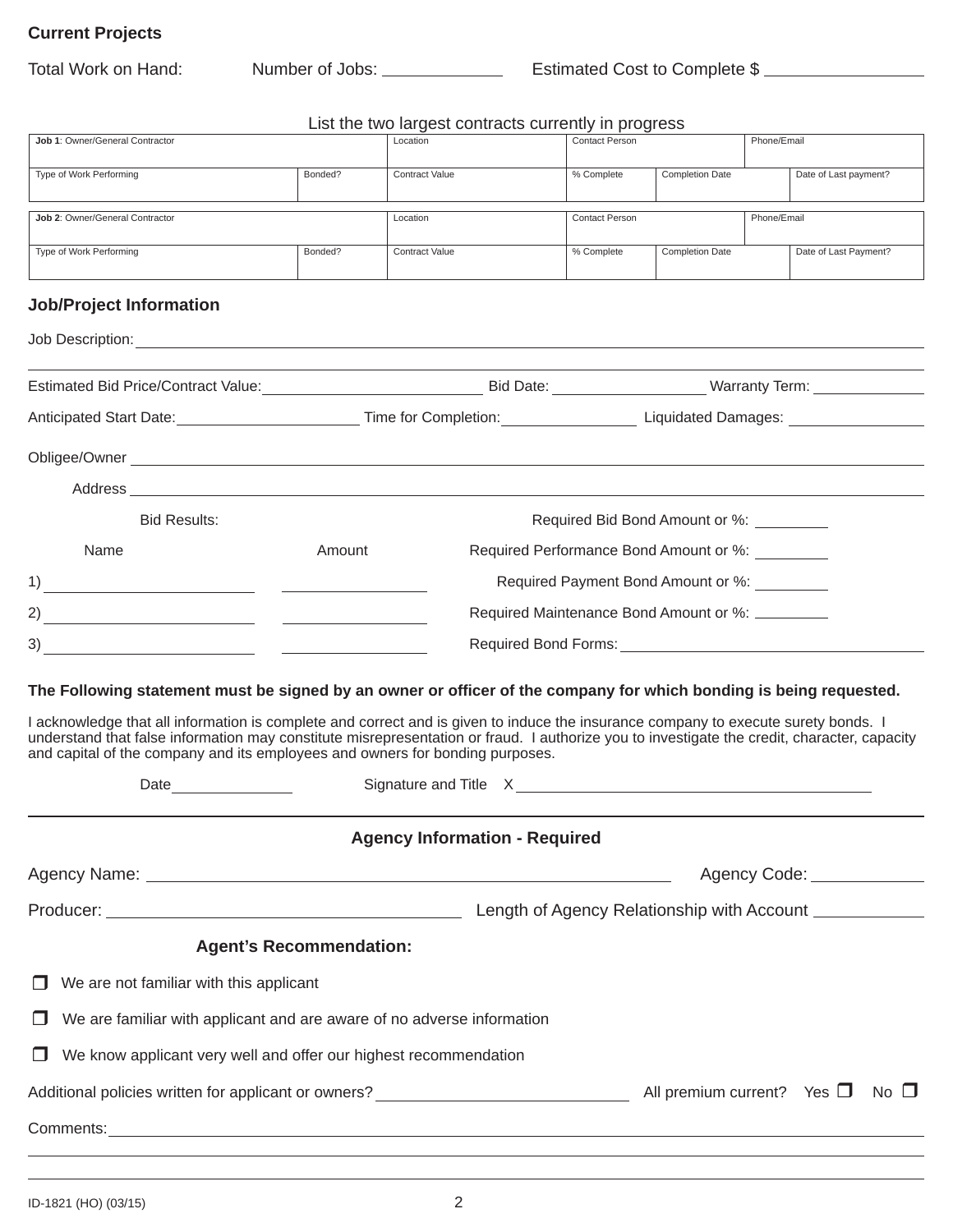# **STATE FRAUD WARNINGS**

# **ALABAMA**

ANY PERSON WHO KNOWINGLY PRESENTS A FALSE OR FRAUDULENT CLAIM FOR PAYMENT OF A LOSS OR BENEFIT OR WHO KNOWINGLY PRESENTS FALSE INFORMATION IN AN APPLICATION FOR INSURANCE IS GUILTY OF A CRIME AND MAY BE SUBJECT TO RESTITUTION FINES OR CONFINEMENT IN PRISON, OR ANY COMBINATION THEREOF. ALABAMA CODE SECTION 27-12A-20 SUBSECTION A.

# **ARKANSAS**

 ANY PERSON, WHO KNOWINGLY PRESENTS A FALSE OR FRAUDULENT CLAIM FOR PAYMENT OF A LOSS OR BENEFIT OR KNOWINGLY PRESENTS FALSE INFORMATION IN AN APPLICATION FOR INSURANCE IS GUILTY OF A CRIME AND MAY BE SUBJECT TO FINES AND CONFINEMENT IN PRISON. SECTION 23-66-503(A) OF THE ARKANSAS INSURANCE CODE.

# **COLORADO**

IT IS UNLAWFUL TO KNOWINGLY PROVIDE FALSE, INCOMPLETE, OR MISLEADING FACTS OR INFORMATION TO AN INSURANCE COMPANY FOR THE PURPOSE OF DEFRAUDING OR ATTEMPTING TO DEFRAUD THE COMPANY PENALTIES MAY INCLUDE IMPRISONMENT, FINES, DENIAL OF INSURANCE AND CIVIL DAMAGES. ANY INSURANCE COMPANY OR AGENT OF AN INSURANCE COMPANY WHO KNOWINGLY PROVIDES FALSE, INCOMPLETE, OR MISLEADING FACTS OR INFORMATION TO A POLICYHOLDER OR CLAIMANT FOR THE PURPOSE OF DEFRAUDING OR ATTEMPTING TO DEFRAUD THE POLICYHOLDER OR CLAIMANT WITH REGARD TO A SETTLEMENT OR AWARD PAYABLE FROM INSURANCE PROCEEDS SHALL BE REPORTED TO THE COLORADO DIVISION OF INSURANCE WITHIN THE DEPARTMENT OF REGULATORY AGENCIES. SECTION 1-01-127(I) COLORADO REVISED STATUTES.

### **DISTRICT OF COLUMBIA**

IT IS A CRIME TO PROVIDE FALSE OR MISLEADING INFORMATION TO AN INSURER FOR THE PURPOSE OF DEFRAUDING THE INSURER OR ANY OTHER PERSON. PENALTIES INCLUDE IMPRISONMENT AND/OR FINES. IN ADDITION, AN INSURER MAY DENY INSURANCE BENEFITS IF FALSE INFORMATION MATERIALLY RELATED TO A CLAIM WAS PROVIDED BY THE APPLICANT. DISTRICT OF COLUMBIA CODES, SECTIONS 22-3825.1 TO 22-3825.10.

### **FLORIDA**

ANY PERSON WHO KNOWINGLY AND WITH INTENT TO INJURE, DEFRAUD, OR DECEIVE ANY INSURER FILES A STATEMENT OF CLAIM OR AN APPLICATION CONTAINING ANY FALSE, INCOMPLETE, OR MISLEADING INFORMATION IS GUILTY OF A FELONY OF THE THIRD DEGREE. CHAPTER 817.234 OF FLORIDA STATUTES.

# **KENTUCKY**

ANY PERSON, WHO KNOWINGLY AND WITH INTENT TO DEFRAUD ANY INSURANCE COMPANY OR OTHER PERSON, FILES AN APPLICATION FOR INSURANCE CONTAINING ANY MATERIALLY FALSE INFORMATION OR CONCEALS, FOR THE PURPOSE OF MISLEADING, INFORMATION CONCERNING ANY FACT MATERIAL THERETO, COMMITS A FRAUDULENT ACT, WHICH IS A CRIME. KENTUCKY STATUTES, KRS 304.47-030.

#### **MAINE**

IT IS A CRIME TO KNOWINGLY PROVIDE FALSE, INCOMPLETE, OR MISLEADING INFORMATION TO AN INSURANCE COMPANY FOR THE PURPOSE OF DEFRAUDING THE COMPANY. PENALTIES INCLUDE IMPRISONMENT, FINES, AND DENIAL OF INSURANCE BENEFITS. MAINE INSURANCE CODE 24-A M.R.S.A. 2186(3).

### **MARYLAND**

ANY PERSON WHO KNOWINGLY AND WILLFULLY PRESENTS A FALSE OR FRAUDULENT CLAIM FOR PAYMENT OF A LOSS OR BENEFIT OR WHO KNOWINGLY AND WILLFULLY PRESENTS FALSE INFORMATION IN AN APPLICATION FOR INSURANCE IS GUILTY OF A CRIME AND MAY BE SUBJECT TO FINES AND CONFINEMENT IN PRISON. SECTION 27-805(b)(1) OF THE ANNOTATED CODE OF MARYLAND.

# **MINNESOTA**

A PERSON WHO SUBMITS AN APPLICATION OR FILES A CLAIM WITH INTENT TO DEFRAUD OR HELPS COMMIT A FRAUD AGAINST AN INSURER IS GUILTY OF A CRIME. SECTION 60A.955 OF THE MINNESOTA STATUTES.

# **NEW JERSEY**

ANY PERSON WHO INCLUDES ANY FALSE OR MISLEADING INFORMATION ON AN APPLICATION FOR AN INSURANCE POLICY IS SUBJECT TO CRIMINAL AND CIVIL PENALTIES. SECTION 17:33A-6(c) OF THE NEW JERSEY STATUTES.

# **NEW MEXICO**

ANY PERSON, WHO KNOWINGLY PRESENTS A FALSE OR FRAUDULENT CLAIM FOR PAYMENT OF A LOSS OR BENEFIT OR KNOWINGLY PRESENTS FALSE INFORMATION IN AN APPLICATION FOR INSURANCE IS GUILTY OF A CRIME AND MAY BE SUBJECT TO CIVIL FINES AND CRIMINAL PENALTIES. SECTION 59A-16C-8 NEW MEXICO STATUTES.

# **NEW YORK**

ANY PERSON WHO KNOWINGLY AND WITH INTENT TO DEFRAUD ANY INSURANCE COMPANY OR OTHER PERSON FILES AN APPLICATION FOR INSURANCE OR STATEMENT OF CLAIM CONTAINING ANY MATERIALLY FALSE INFORMATION, OR CONCEALS FOR THE PURPOSE OF MISLEADING, INFORMATION CONCERNING ANY FACT MATERIAL THERETO, COMMITS A FRAUDULENT INSURANCE ACT, WHICH IS A CRIME, AND SHALL ALSO BE SUBJECT TO A CIVIL PENALTY NOT TO EXCEED FIVE THOUSAND DOLLARS AND THE STATED VALUE OF THE CLAIM FOR EACH SUCH VIOLATION. NEW YORK INSURANCE LAW, SECTION 403(d).

#### **OHIO**

ANY PERSON WHO, WITH INTENT TO DEFRAUD OR KNOWING THAT HE IS FACILITATING A FRAUD AGAINST AN INSURER, SUBMITS AN APPLICATION OR FILES A CLAIM CONTAINING FALSE OR DECEPTIVE STATEMENT, IS GUILTY OF INSURANCE FRAUD. OHIO REVISED CODE SECTION, ORC 3999.21.

## **OKLAHOMA**

ANY PERSON, WHO KNOWINGLY AND WITH INTENT TO INJURE, DEFRAUD, OR DECEIVE ANY INSURER, MAKES ANY CLAIM FOR THE PROCEEDS OF AN INSURANCE POLICY CONTAINING ANY FALSE, INCOMPLETE OR MISLEADING INFORMATION, IS GUILTY OF A FELONY. OKLAHOMA STATUTES 36 O.S. 3613.1 O.R. 365: 15-1-10(c).

## **PENNSYLVANIA**

ANY PERSON WHO KNOWINGLY AND WITH INTENT TO DEFRAUD ANY INSURANCE COMPANY OR OTHER PERSON FILES AN APPLICATION FOR INSURANCE OR STATEMENT OF CLAIM CONTAINING ANY MATERIALLY FALSE INFORMATION OR CONCEALS FOR THE PURPOSE OF MISLEADING, INFORMATION CONCERNING ANY FACT MATERIAL THERETO COMMITS A FRAUDULENT INSURANCE ACT, WHICH IS A CRIME AND SUBJECTS SUCH PERSON TO CRIMINAL PENALTIES. 18 PA C.S.A SECTION 4117.

# **TENNESSEE**

IT IS A CRIME TO KNOWINGLY PROVIDE FALSE, INCOMPLETE OR MISLEADING INFORMATION TO AN INSURANCE COMPANY FOR THE PURPOSE OF DEFRAUDING THE COMPANY. PENALTIES INCLUDE IMPRISONMENT, FINES AND DENIAL OF INSURANCE BENEFITS. TENNESSEE CODE ANNOTATED SECTION 56-53-111(b).

#### **VIRGINIA**

IT IS A CRIME TO KNOWINGLY PROVIDE FALSE, INCOMPLETE OR MISLEADING INFORMATION TO AN INSURANCE COMPANY FOR THE PURPOSE OF DEFRAUDING THE COMPANY. PENALTIES INCLUDE IMPRISONMENT, FINES AND DENIAL OF INSURANCE BENEFITS. VIRGINIA STATUTES 52-40.

# **WASHINGTON**

IT IS A CRIME TO KNOWINGLY PROVIDE FALSE, INCOMPLETE, OR MISLEADING INFORMATION TO AN INSURANCE COMPANY FOR THE PURPOSE OF DEFRAUDING THE COMPANY. PENALTIES INCLUDE IMPRISONMENT, FINES, AND DENIAL OF INSURANCE BENEFITS. WASHINGTON RCW 48.135.080.